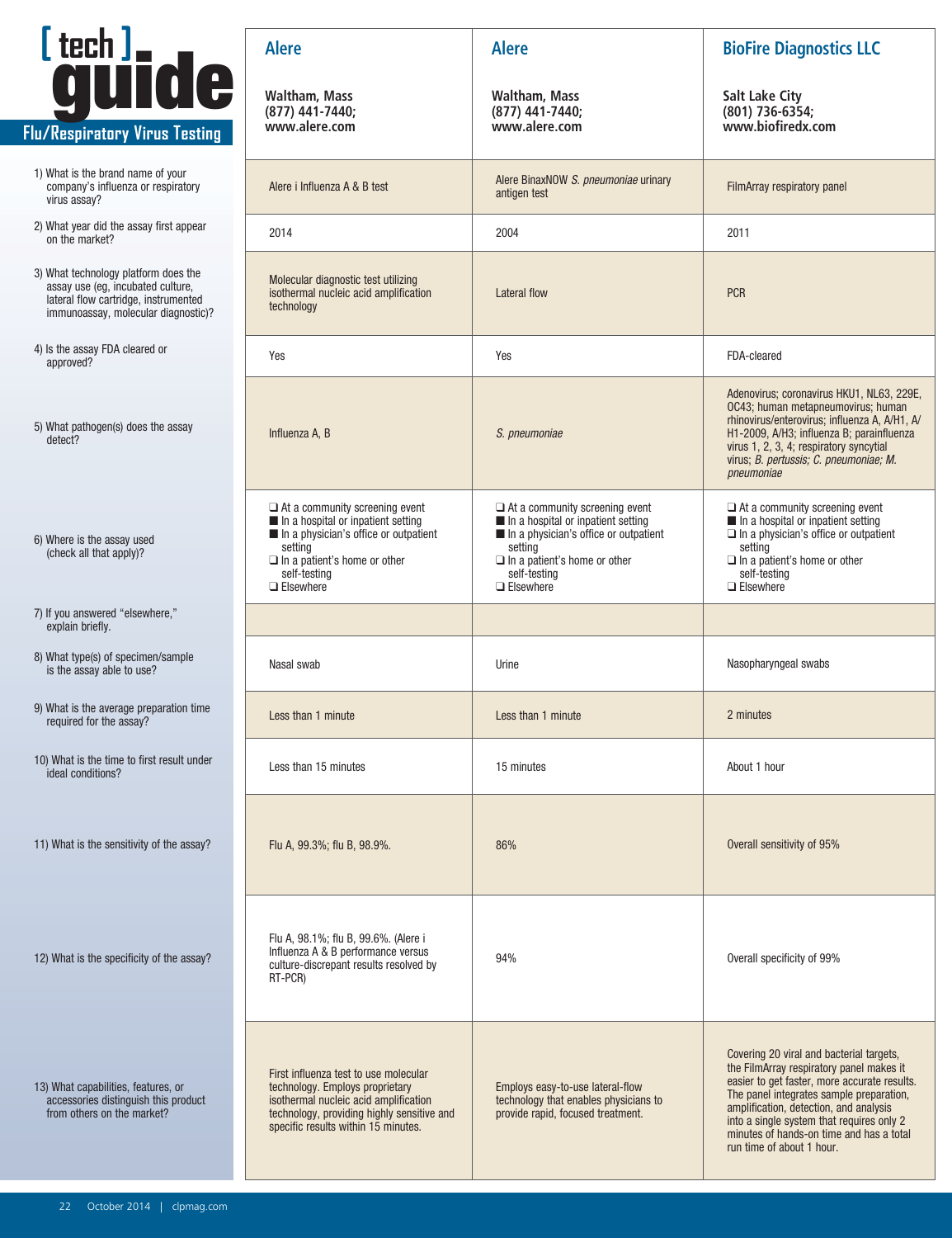| <b>Focus Diagnostics Inc</b>                                                                                                                                                                                              | <b>Focus Diagnostics Inc</b>                                                                                                                                                                                      | <b>GenMark Diagnostics</b>                                                                                                                                                                                                                                                                                                                                                             | <b>Nanosphere</b>                                                                                                                                                                                                 |
|---------------------------------------------------------------------------------------------------------------------------------------------------------------------------------------------------------------------------|-------------------------------------------------------------------------------------------------------------------------------------------------------------------------------------------------------------------|----------------------------------------------------------------------------------------------------------------------------------------------------------------------------------------------------------------------------------------------------------------------------------------------------------------------------------------------------------------------------------------|-------------------------------------------------------------------------------------------------------------------------------------------------------------------------------------------------------------------|
| Cypress, Calif<br>$(562)$ 240-6500;<br>www.focusdx.com                                                                                                                                                                    | <b>Cypress, Calif</b><br>$(562)$ 240-6500;<br>www.focusdx.com                                                                                                                                                     | Carlsbad, Calif<br>(760) 448-4300;<br>www.genmarkdx.com                                                                                                                                                                                                                                                                                                                                | Northbrook, Ill<br>(888) 837-4436;<br>www.nanosphere.us                                                                                                                                                           |
| Simplexa Flu A/B and RSV Direct                                                                                                                                                                                           | Simplexa Flu A/B and RSV                                                                                                                                                                                          | eSensor respiratory viral panel                                                                                                                                                                                                                                                                                                                                                        | Verigene Respiratory Virus Plus nucleic<br>acid test $(RV+)$                                                                                                                                                      |
| 2011                                                                                                                                                                                                                      | 2010                                                                                                                                                                                                              | 2012                                                                                                                                                                                                                                                                                                                                                                                   | 2009                                                                                                                                                                                                              |
| Molecular diagnostic                                                                                                                                                                                                      | Molecular diagnostic                                                                                                                                                                                              | Utilizes proprietary technology based<br>on the principles of competitive DNA<br>hybridization and electrochemical<br>detection.                                                                                                                                                                                                                                                       | Microarray-based molecular diagnostic<br>platform using gold nanoparticle probe<br>technology combined with automated<br>nucleic acid extraction, PCR amplification,<br>purification, and hybridization.          |
| FDA-cleared                                                                                                                                                                                                               | FDA-cleared                                                                                                                                                                                                       | FDA-cleared                                                                                                                                                                                                                                                                                                                                                                            | FDA-cleared                                                                                                                                                                                                       |
| Influenza A, influenza B, and respiratory<br>syncytial virus                                                                                                                                                              | Influenza A, influenza B, and respiratory<br>syncytial virus                                                                                                                                                      | Adenovirus B, C, E; human<br>metapneumovirus; human rhinovirus;<br>influenza A, A H1, A H3, A 2009 H1N1;<br>influenza B; parainfluenza virus 1, 2, 3;<br>respiratory syncytial virus A, B.                                                                                                                                                                                             | Influenza A, A-H1, A-H3, A-2009 H1N1;<br>influenza B; respiratory syncytial virus<br>A, B.                                                                                                                        |
| $\Box$ At a community screening event<br>$\blacksquare$ In a hospital or inpatient setting<br>In a physician's office or outpatient<br>setting<br>$\Box$ In a patient's home or other<br>self-testing<br>$\Box$ Elsewhere | $\Box$ At a community screening event<br>In a hospital or inpatient setting<br>$\Box$ In a physician's office or outpatient<br>setting<br>$\Box$ In a patient's home or other<br>self-testing<br>$\Box$ Elsewhere | $\Box$ At a community screening event<br>In a hospital or inpatient setting<br>$\square$ In a physician's office or outpatient<br>setting<br>$\Box$ In a patient's home or other<br>self-testing<br>$\Box$ Elsewhere                                                                                                                                                                   | $\Box$ At a community screening event<br>In a hospital or inpatient setting<br>$\Box$ In a physician's office or outpatient<br>setting<br>$\Box$ In a patient's home or other<br>self-testing<br>$\Box$ Elsewhere |
|                                                                                                                                                                                                                           |                                                                                                                                                                                                                   |                                                                                                                                                                                                                                                                                                                                                                                        |                                                                                                                                                                                                                   |
| Nasopharyngeal swabs                                                                                                                                                                                                      | Nasopharyngeal swabs                                                                                                                                                                                              | Nasopharyngeal swab obtained<br>from individuals exhibiting signs and<br>symptoms of respiratory infection.                                                                                                                                                                                                                                                                            | Nasopharyngeal swab from individuals<br>with signs and symptoms of respiratory<br>tract infection.                                                                                                                |
| Less than 1 minute per sample                                                                                                                                                                                             | After extraction, about 30 minutes                                                                                                                                                                                | Less than 60 minutes of hands-on time,<br>including extraction.                                                                                                                                                                                                                                                                                                                        | 5 minutes                                                                                                                                                                                                         |
| About 1 hour                                                                                                                                                                                                              | About 1 hour                                                                                                                                                                                                      | A total of 6 hours from initiation to<br>result reporting.                                                                                                                                                                                                                                                                                                                             | Less than 2.5 hours                                                                                                                                                                                               |
| Flu A, 97.1%; flu B, 100%; RSV, 97.6%.                                                                                                                                                                                    | Flu A, 100%; flu B, 100%; RSV, 98.0%.                                                                                                                                                                             | ADV B/E, 100%; ADV C, 100%; flu<br>A, 96.4%; flu A H1, 96.7%; flu A H3,<br>100%; flu A 2009 H1N1, 100%; flu B,<br>92.8%; hMPV, 100%; HRV, 89.2%; PIV<br>1, 100%; PIV 2, 100%; PIV 3, 94.1%;<br>RSV A, 100%; RSV B, 100%.                                                                                                                                                               | Flu A, 98.7%; flu A H1, 100%; flu A H3,<br>100%; flu A 2009 H1N1, 99.5%; flu B,<br>100%; RSV A, 100%; RSV B, 100%.                                                                                                |
| Flu A, 97.9%; flu B, 99.9%; RSV, 92.9%.                                                                                                                                                                                   | Flu A, 99.3%; flu B, 99.8%; RSV, 96.9%.                                                                                                                                                                           | Flu A, 94.8%; flu A H1, 100%; flu A H3,<br>97.4%; flu A 2009 H1N1, 98.5%; flu B,<br>98.1%; RSV A, 94.7%; RSV B, 95.9%;<br>PIV 1, 99.9%; PIV 2, 99.8%; PIV 3,<br>97.7%; hMPV, 99.8%; HRV, 96.1%; ADV<br>B/E, 99.1%; ADV C, 96.6%.                                                                                                                                                       | Flu A, 93.2%; flu A-H1, 99.9%; flu A-H3,<br>100%; flu A-2009 H1N1, 100%; flu B,<br>99.7%; RSV A, 100%; RSV B, 99.9%.                                                                                              |
| Test is performed directly from the<br>sample without extraction.                                                                                                                                                         | Test can run up to 96 reactions per run<br>on the Integrated Cycler.                                                                                                                                              | Provides sensitive and specific<br>respiratory virus detection and<br>subtyping, including 99.2% agreement<br>with qPCR, and an optimized workflow<br>to maximize laboratory efficiency.<br>The tests are less prone to sample<br>contamination risk than competing<br>multiplexing technologies, and do not<br>require many of their time-consuming<br>washing and preparation steps. | Less than 5 minutes of hands-on time;<br>automated test processing; exceptional<br>sensitivity and specificity; scalable,<br>modular instrumentation.                                                             |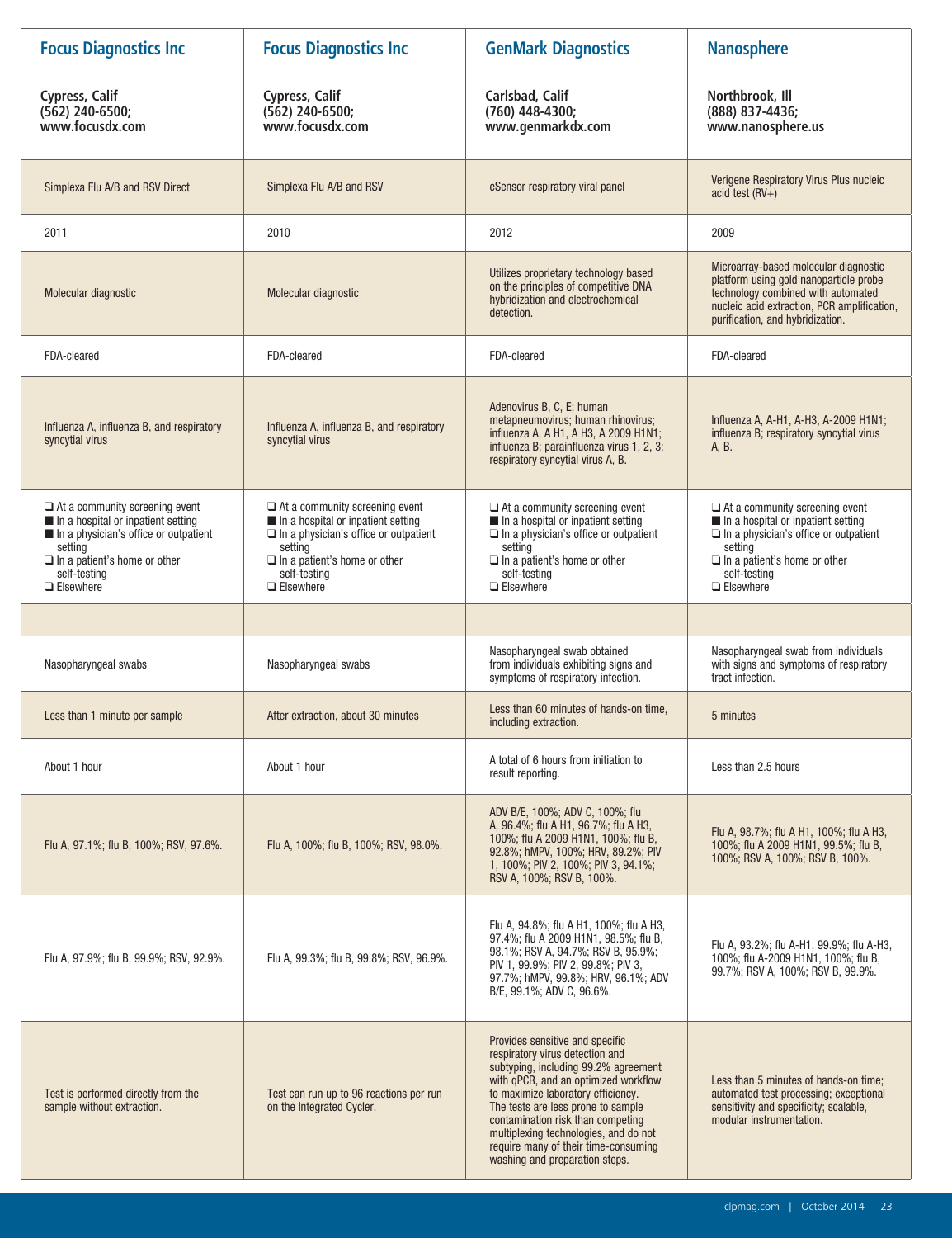

r

| 1) What is the brand name of your  |
|------------------------------------|
| company's influenza or respiratory |
| virus assay?                       |

- 2) What year did the assay first appear
- 3) What technology platform does the assay use (eg, incubated culture, lateral flow cartridge, instrumented immunoassay, molecular diagnostic)?
- 4) Is the assay FDA cleared or
- 5) What pathogen(s) does the assay detect?
- 6) Where is the assay used (check all that apply)?
- 7) If you answered "elsewhere,"
- 8) What type(s) of specimen/sample is the assay able to use?
- 9) What is the average preparation time required for the assay?
- 10) What is the time to first result under

| 12) What is the specificity of the assay? |
|-------------------------------------------|
|-------------------------------------------|

|                                                                                                                                                          | <b>Nanosphere</b>                                                                                                                                                                                                                                                                                      | <b>Quidel</b>                                                                                                                                                                                                                                                                                                                                                                                                                    | <b>Quidel</b>                                                                                                                                                                                  |
|----------------------------------------------------------------------------------------------------------------------------------------------------------|--------------------------------------------------------------------------------------------------------------------------------------------------------------------------------------------------------------------------------------------------------------------------------------------------------|----------------------------------------------------------------------------------------------------------------------------------------------------------------------------------------------------------------------------------------------------------------------------------------------------------------------------------------------------------------------------------------------------------------------------------|------------------------------------------------------------------------------------------------------------------------------------------------------------------------------------------------|
| Ltech J.<br>u/Respiratory Virus Testing                                                                                                                  | Northbrook, Ill<br>(888) 837-4436;<br>www.nanosphere.us                                                                                                                                                                                                                                                | San Diego<br>$(800)$ $874-1517$ ;<br>www.quidel.com                                                                                                                                                                                                                                                                                                                                                                              | San Diego<br>(800) 874-1517;<br>www.quidel.com                                                                                                                                                 |
| 1) What is the brand name of your<br>company's influenza or respiratory<br>virus assay?                                                                  | Verigene Respiratory Pathogens Flex<br>nucleic acid test (RP Flex)                                                                                                                                                                                                                                     | Lyra Influenza A+B assay                                                                                                                                                                                                                                                                                                                                                                                                         | Sofia Influenza A+B FIA                                                                                                                                                                        |
| 2) What year did the assay first appear<br>on the market?                                                                                                | Available for research use only.                                                                                                                                                                                                                                                                       | 2011                                                                                                                                                                                                                                                                                                                                                                                                                             | 2011                                                                                                                                                                                           |
| 3) What technology platform does the<br>assay use (eg, incubated culture,<br>lateral flow cartridge, instrumented<br>immunoassay, molecular diagnostic)? | Microarray-based molecular diagnostic<br>platform using gold nanoparticle probe<br>technology combined with automated<br>nucleic acid extraction, PCR amplification,<br>purification, and hybridization.                                                                                               | Molecular diagnostic using polymerase chain<br>reaction amplification                                                                                                                                                                                                                                                                                                                                                            | Lateral flow immunoassay utilizing<br>immunofluorescence technology                                                                                                                            |
| 4) Is the assay FDA cleared or<br>approved?                                                                                                              | FDA clearance pending                                                                                                                                                                                                                                                                                  | Yes                                                                                                                                                                                                                                                                                                                                                                                                                              | Yes                                                                                                                                                                                            |
| 5) What pathogen(s) does the assay<br>detect?                                                                                                            | Viruses: adenovirus; human<br>metapneumovirus; influenza A, A-H1,<br>A-H3; influenza B; parainfluenza 1, 2, 3,<br>4; rhinovirus; respiratory syncytial virus A,<br>B. Bacteria: Bordetella group (B. pertussis,<br>B. parapertussis, B. bronchiseptica);<br>Bordetella holmesii; Bordetella pertussis. | Influenza A and influenza B                                                                                                                                                                                                                                                                                                                                                                                                      | Influenza A and influenza B viral<br>nucleoprotein antigens                                                                                                                                    |
| 6) Where is the assay used<br>(check all that apply)?                                                                                                    | $\Box$ At a community screening event<br>$\blacksquare$ In a hospital or inpatient setting<br>$\Box$ In a physician's office or outpatient<br>setting<br>$\Box$ In a patient's home or other<br>self-testing<br>$\Box$ Elsewhere                                                                       | $\Box$ At a community screening event<br>In a hospital or inpatient setting<br>$\Box$ In a physician's office or outpatient<br>setting<br>$\Box$ In a patient's home or other<br>self-testing<br>Elsewhere                                                                                                                                                                                                                       | ■ At a community screening event<br>In a hospital or inpatient setting<br>In a physician's office or outpatient<br>setting<br>$\Box$ In a patient's home or other<br>self-testing<br>Elsewhere |
| 7) If you answered "elsewhere,"<br>explain briefly.                                                                                                      |                                                                                                                                                                                                                                                                                                        | Reference lab                                                                                                                                                                                                                                                                                                                                                                                                                    | Reference lab or pharmacy                                                                                                                                                                      |
| 8) What type(s) of specimen/sample<br>is the assay able to use?                                                                                          | Nasopharyngeal swab from individuals with<br>signs and symptoms of respiratory tract<br>infection.                                                                                                                                                                                                     | Nasal swabs, nasopharyngeal swabs                                                                                                                                                                                                                                                                                                                                                                                                | Nasal swab, nasopharyngeal swab, and<br>nasopharyngeal aspirate/wash                                                                                                                           |
| 9) What is the average preparation time<br>required for the assay?                                                                                       | 5 minutes                                                                                                                                                                                                                                                                                              | 75 minutes after extraction                                                                                                                                                                                                                                                                                                                                                                                                      | 1 to 2 minutes                                                                                                                                                                                 |
| 10) What is the time to first result under<br>ideal conditions?                                                                                          | Less than 2.5 hours                                                                                                                                                                                                                                                                                    | About 2.5 hours                                                                                                                                                                                                                                                                                                                                                                                                                  | 15 minutes                                                                                                                                                                                     |
| 11) What is the sensitivity of the assay?                                                                                                                | n/a                                                                                                                                                                                                                                                                                                    | Sensitivity provided in terms of positive<br>percent agreement (PPA) and negative<br>percent agreement (NPA) with comparator<br>devices used in clinical trials. Applied<br>Biosystems 7500 Fast DX: flu A PPA 100%,<br>NPA 98.5%; flu B PPA 95.5%, NPA 97.8%.<br>Cepheid SmartCycler II: flu A PPA 100%,<br>NPA 98.7%; flu B PPA 98.4%, NPA 95.5%.<br>QuantStudio Dx: flu A PPA 100%, NPA<br>92.0%; flu B PPA 99.1%, NPA 98.0%. | Flu A: nasal/nasopharyngeal swab,<br>93.0%; nasopharyngeal aspirate wash,<br>99.0%.<br>Flu B: nasal/nasopharyngeal swab,<br>90.0%; nasopharyngeal aspirate wash,<br>88.0%.                     |
| 12) What is the specificity of the assay?                                                                                                                | n/a                                                                                                                                                                                                                                                                                                    | Specificity provided in terms of positive<br>percent agreement (PPA) and negative<br>percent agreement (NPA) with comparator<br>devices used in clinical trials. Applied<br>Biosystems 7500 Fast DX: flu A PPA 100%,<br>NPA 98.5%; flu B PPA 95.5%, NPA 97.8%.<br>Cepheid SmartCycler II: flu A PPA 100%,<br>NPA 98.7%; flu B PPA 98.4%, NPA 95.5%.<br>QuantStudio Dx: flu A PPA 100%, NPA<br>92.0%; flu B PPA 99.1%, NPA 98.0%. | Flu A: nasal/nasopharyngeal swab,<br>95.0%; nasopharyngeal aspirate wash,<br>96.0%.<br>Flu B: nasal/nasopharyngeal swab,<br>96.0%; nasopharyngeal aspirate wash,<br>96.0%.                     |
| 13) What capabilities, features, or<br>accessories distinguish this product<br>from others on the market?                                                | Ability to mask targets and flexibly<br>report only targets of interest from a<br>comprehensive panel of respiratory<br>pathogens; less than 5 minutes of hands-<br>on time; automated test processing;<br>scalable, modular instrumentation.                                                          | Rehydration of the lyophilized master mix is<br>simple, leading to more uniform results and<br>workflow. Room-temperature setup removes<br>the need for wet ice or cooling blocks.                                                                                                                                                                                                                                               | Fluorescent chemistry enhances assay<br>sensitivity. Analyzer optically scans<br>and interprets results, eliminating<br>subjectivity and variability from<br>operator to operator.             |